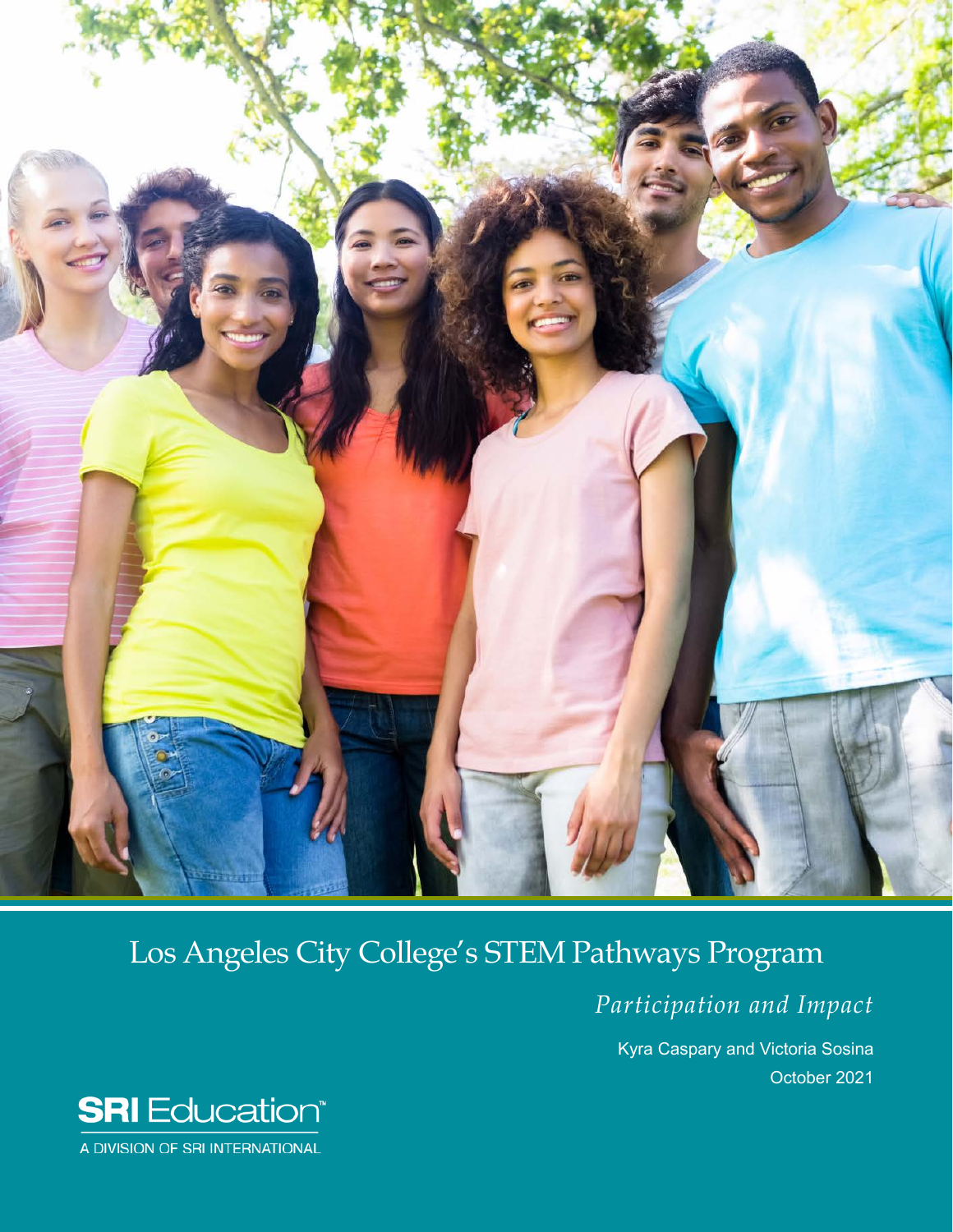### Introduction

Los Angeles City College (LACC) launched the STEM Pathways (STEMP) program in 2016 with funding from the U.S. Department of Education. The college conceived the STEMP program as a comprehensive suite of evidence-based supports working together to improve STEM outcomes for Hispanic or Latinx (Latinx) and low-income students. LACC engaged SRI Education as the independent evaluator for the STEMP program to assess the program's impact on student outcomes. This research brief summarizes the findings from SRI's evaluation of the STEMP program from fall 2017 through fall 2019.

During the study period, the program offered a variety of supports, including peer tutoring, a book and technology loan program, specialized support from a STEM counselor, and an undergraduate research program. Although STEM students could apply and be accepted into the STEMP program, acceptance was only required for two programs: the undergraduate research experience and the book and technology loan program. Students could otherwise participate in as many or as few components as they chose.

### Research Questions

SRI used LACC administrative data containing the demographic, coursetaking, and enrollment patterns of LACC STEM students combined with STEMP program participation data to address two overarching research questions:

> • To what extent did the STEMP program serve the student populations targeted by the grant: low-income and Latinx students?

• How did STEMP program participation impact student outcomes, including STEM course success, grades, continuation in STEM, and degree attainment?

We examined outcomes for students who participated in any program component over the study period as well as outcomes for students who participated in each of the two largest program components, Supplemental Instruction (SI) and the STEM Learning Center (SLC).

#### **LACC's STEM Pathways Program**

• **STEM Supplemental Instruction:** The program used grant funds to expand SI to STEM courses, targeting gateway courses with low pass rates such as Calculus I, II, and III, Introduction to General Chemistry, and Chemistry 101. The program hired and trained students who had already passed a class to offer in-class and supplemental support sessions in select course sections based on faculty interest.

• **STEM Learning Center:** The program offered peer drop-in STEM tutoring for higher-level math courses (trigonometry and above), as well as chemistry, biology, physics, and computer science courses.

• **Undergraduate research experience:** During summer 2017 and 2018, the program provided opportunities for students to conduct original research under the supervision of an experienced faculty advisor at LACC or a local university.

- **Book and technology loan program:** Starting in fall 2018, the program loaned STEM textbooks to ensure students had the resources they needed to succeed in their courses and added tablets in fall 2019.
- **STEM counseling:** The program hired a dedicated STEM counselor to help students understand and navigate the requirements for a STEM degree. This position was staffed in fall 2017 and in summer 2018 through spring 2019.
- **Math boot camps:** The program offered intensive, short-term math instruction in winter intersession terms for students who needed to pass introductory math courses.

In addition to these components, the program sponsored several events and trainings geared towards STEM students and faculty. Because these events were quite general in nature, we did not consider STEM event attendance as program participation when examining proportionality and impact for students who participated in any program component.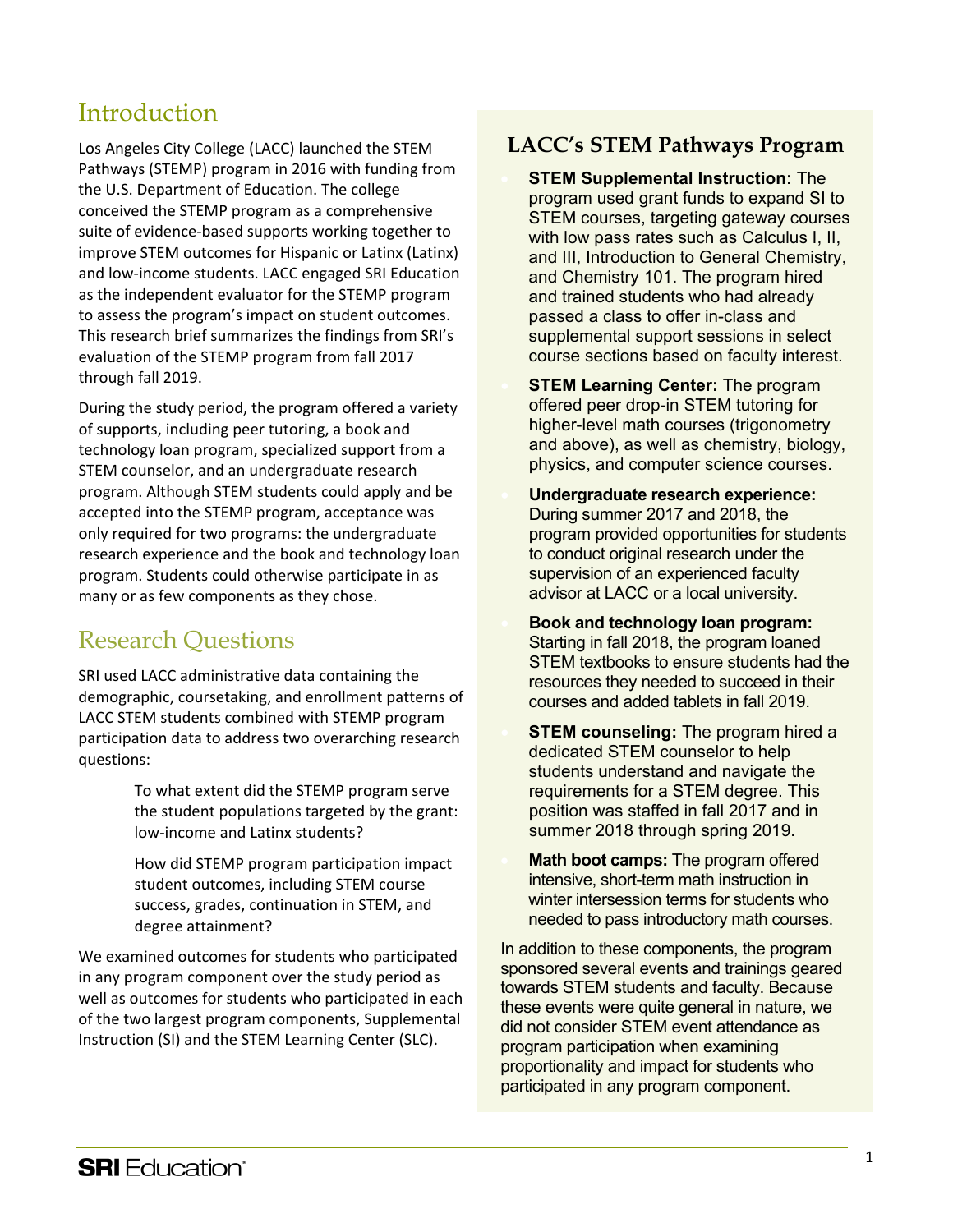### STEMP Program Participation and Proportionality

Between summer 2017 and fall 2019, 846 STEM students participated in a STEMP program component at least once. Of these, 35% (299) were STEMP program members (STEMPP users). More than half of STEM users accessed SI and/or the SLC at least once, making these the largest program components in terms of students served.

### **STEM Student Definition**

Any student enrolled at LACC during the study period who declared a **STEM major or took trigonometry or** a higher math course by fall 2019



#### STEMP Program Participant Counts

We compared the percentage of low-income STEM students and Latinx STEM students overall to the percentage of low-income or Latinx students who participated in any program component to examine the extent to which the program served the target student population. We found:

The program was successful in reaching low-income students, who were slightly overrepresented among program participants compared with the LACC STEM student population (4 to 8 percentage point gap).

• The program was slightly less successful in reaching Latinx students, who were underrepresented among program participants compared with the LACC STEM student population (-2 to -9 percentage point gap).

• Low-income Latinx students participated in the program at close to parity to the percentage of lowincome Latinx students in the LACC STEM student population with some variation by term (-4 to 6 percentage points).

These trends were similar for SI and SLC student participation.

This research brief summarizes the evaluation results from three SRI technical reports:1

- Impacts of STEM Pathways program [participation](https://collegecareerpathways.org/publications/evaluation-of-los-angeles-city-colleges-stem-pathways-program-impacts-of-stem-pathways-program-participation-on-student-outcomes/) on student outcomes
- Impacts of the STEM Learning Center [participation](https://collegecareerpathways.org/publications/evaluation-of-los-angeles-city-colleges-stem-pathways-program-impacts-of-the-stem-learning-center-on-student-outcomes/) on student outcomes
- Impacts of the [Supplemental](https://collegecareerpathways.org/publications/evaluation-of-los-angeles-city-colleges-stem-pathways-program-impacts-of-the-supplemental-instruction-program-on-student-outcomes/) Instruction program on student outcomes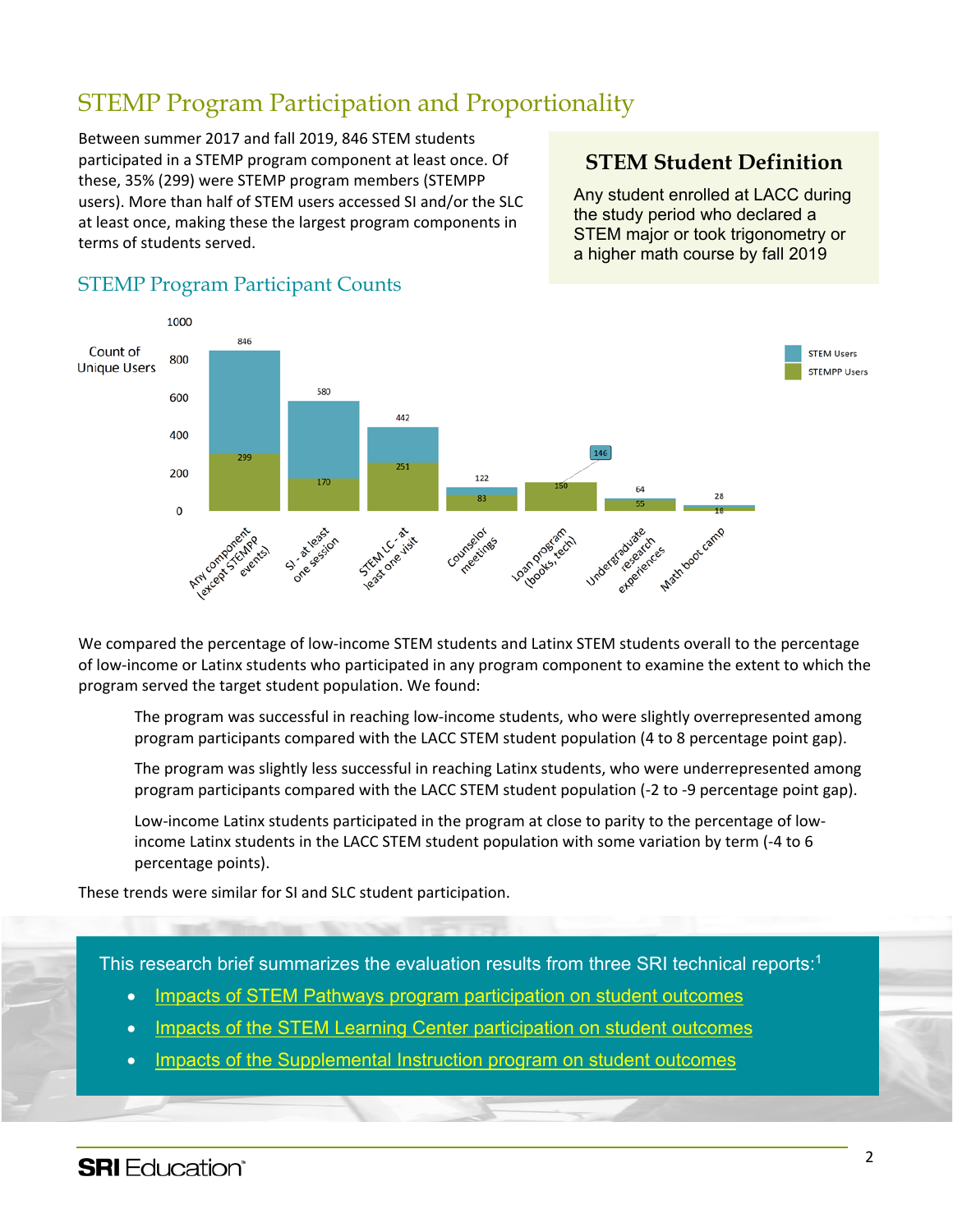## Impact of STEMP Program Participation

We calculated the effect of STEMP program participation in each term using propensity score weighted regression and averaged the effects across the terms using meta-analysis (see "All Terms" column of the effect size plot). We found:

> Students who participated in at least one program component in a term earned slightly more STEM credits (0.37 to 0.75 more credits by term) and were more likely to continue in STEM than similar peers who did not participate. <sup>2</sup> Findings were similar for SLC participants.

• SI participants earned higher grades (0.30 to 0.33 more grade points by term), were more likely to pass a course, and were more likely to continue in STEM than similar students enrolled in the same STEM courses.<sup>3</sup>

The effect sizes for the combined cross-term estimates are small, with the exception of course passing and continuation in STEM for SI participants, which are medium in magnitude.4

These cross-term averages mask variation in the impact estimates by term Notably, effect size estimates for participation in any program component are smaller in spring and fall 2019 than in earlier terms, and program participants in these terms have, on average, substantially more prior program interactions. Based on this pattern, we hypothesize that at some point the benefits of additional program interactions may diminish with greater use. We also note that the effect size estimate for STEM GPA is negative in fall 2019, when placement policy changes resulting from AB 705 may have altered coursetaking, grading, or staffing patterns in ways that affected program impacts.

Finally, we examined two longer-term outcomes for students who participated in any program component in fall 2018: STEM certificate or degree attainment and STEM transfer degree attainment, both by spring 2020. The analysis results were promising but did not meet the conventional level of statistical significance, meaning there is a higher than usual probability that they arise by chance. The odds of earning a STEM associate for transfer degree were 83% higher for students who had at least one program interaction in spring 2018 than similar peers who did not, with an effect size of 0.37 ( $p = 0.11$ ).

### **Impact Analysis Methodology**

**Analytic Sample:** We limited the analytic sample to STEM students who were enrolled in at least one class at LACC in the focal term and were not dual enrolled in a high school course. For the SI analysis, we limited the sample to students enrolled in STEM courses that had at least one section offering SI in that term.

**Approach**: We employed a quasiexperimental design using propensityscore weighted regression. The propensity score weighting ensured that the treatment and comparison groups were equivalent on all observed student demographic characteristics, including gender, race and ethnicity, eligibility for a California Promise Grant, and California residency status, as well as prior coursetaking and GPA, both overall and in STEM. This methodology reduces bias due to these observable characteristics; it does not, however, eliminate bias due to unobserved differences in treatment and comparison groups, such as differences in prior educational opportunities, access to outside supports, or the nature of peer relationships.

**Outcomes**: To ensure tight alignment with the intervention, we examined three primary outcomes tied to the focal term: grades, credits, and future STEM enrollment. Grades and credits are continuous outcomes, defined as GPA and credits earned in STEM courses in the focal term. For the SI analysis only, we used grade points in courses offering SI sections and defined credits as a dichotomous variable indicating passing at least one of these courses. Future STEM enrollment is a dichotomous variable indicating enrollment in a STEM course in the subsequent two terms (including winter or summer intersession terms).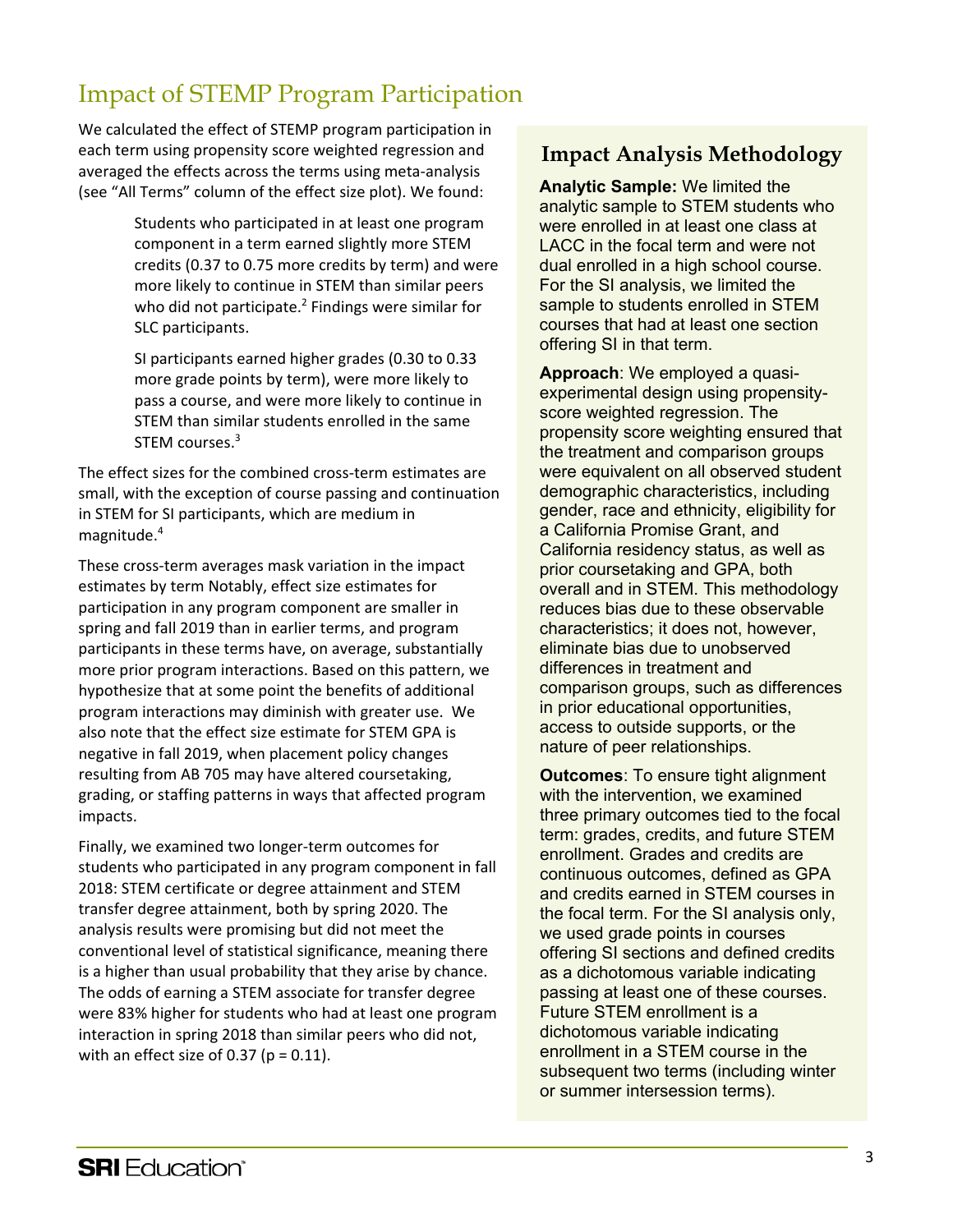#### STEMP Program Effect Sizes



**\*** The combined all terms estimate for participation in any STEMP program component includes summer and winter intersession terms.